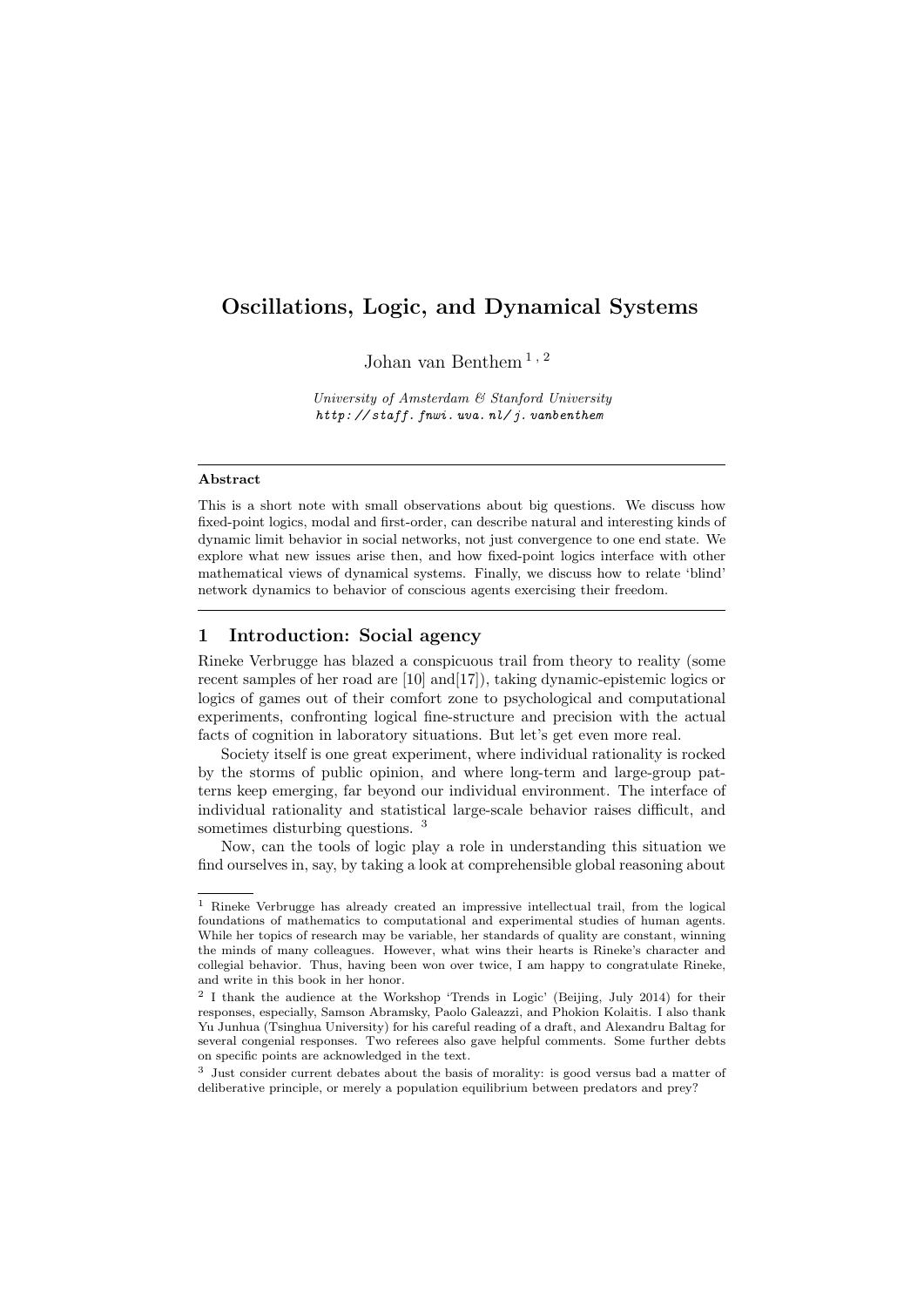long-term behavior of agents in dynamical systems, and if so, how should we go about this endeavor? After all, this area has long been the preserve of dynamical system behavior, computational simulation, and evolutionary game theory. In this brief paper, I will make some observations about ways to go – and despite their extreme simplicity, try to convince the reader that there may be something of structure and value here to pursue.

### <span id="page-1-0"></span>2 Dynamics in networks

In recent work such as [\[11](#page-12-1)[,2](#page-12-2)[,5\]](#page-12-3), long-term belief and behavior dynamics has been studied by logical methods in a setting of social networks, where agents' behavior is determined by that of their neighbors according to a given update rule stated in some logical language, a rule which is then applied iteratively. What will happen in the long run?

To develop more concrete intuitions, we look at a few simple cases where a finite network starts with an initial value for some predicate  $p$  of nodes, which is then updated according to a logical rule of the form

$$
p := \varphi(p)
$$

where  $\varphi(p)$  is a formula (often taken from a simple modal language) whose universal modality quantifies over all neighbors of the current point in a network. Often  $p$  is interpreted as a belief of the agent, but it could stand for any property or short-term behavior.

Example 2.1 A network with a modal influence rule In any network, the modal formula  $\Box p$  says that p is currently true at all neighboring nodes. We will see what happens with different initial predicates  $p$  in the following simple network, driven by the update rule  $p := \Box p$  applied iteratively:



In this dynamics, agents follow what all their neighbors do. Here are some runs that can easily be computed from the above picture with the given rule:

Case 1: initial  $p = \{1\}$ . The second stage has  $p = \emptyset$ , and this remains the outcome ever after.

Case 2: initial  $p = \{2\}$ . The next successive stages are  $\{3\}$ ,  $\{4\}$ ,  $\{2\}$ , and from this stage onward, we loop.

Case 3: initial  $p = \{1, 2\}$ . The next stage is  $\{3\}$ , and we get an oscillation as before in Case 2.

Case 4: initial  $p = \{1, 2, 3\}$ . We get  $\{1, 3, 4\}$ ,  $\{2, 4\}$ ,  $\{2, 3\}$ ,  $\{1, 3, 4\}$ , and an oscillation starts here.

We see how network update dynamics can stabilize in one single state (witness Case 1), but also oscillate in loops of successive predicates. These oscillations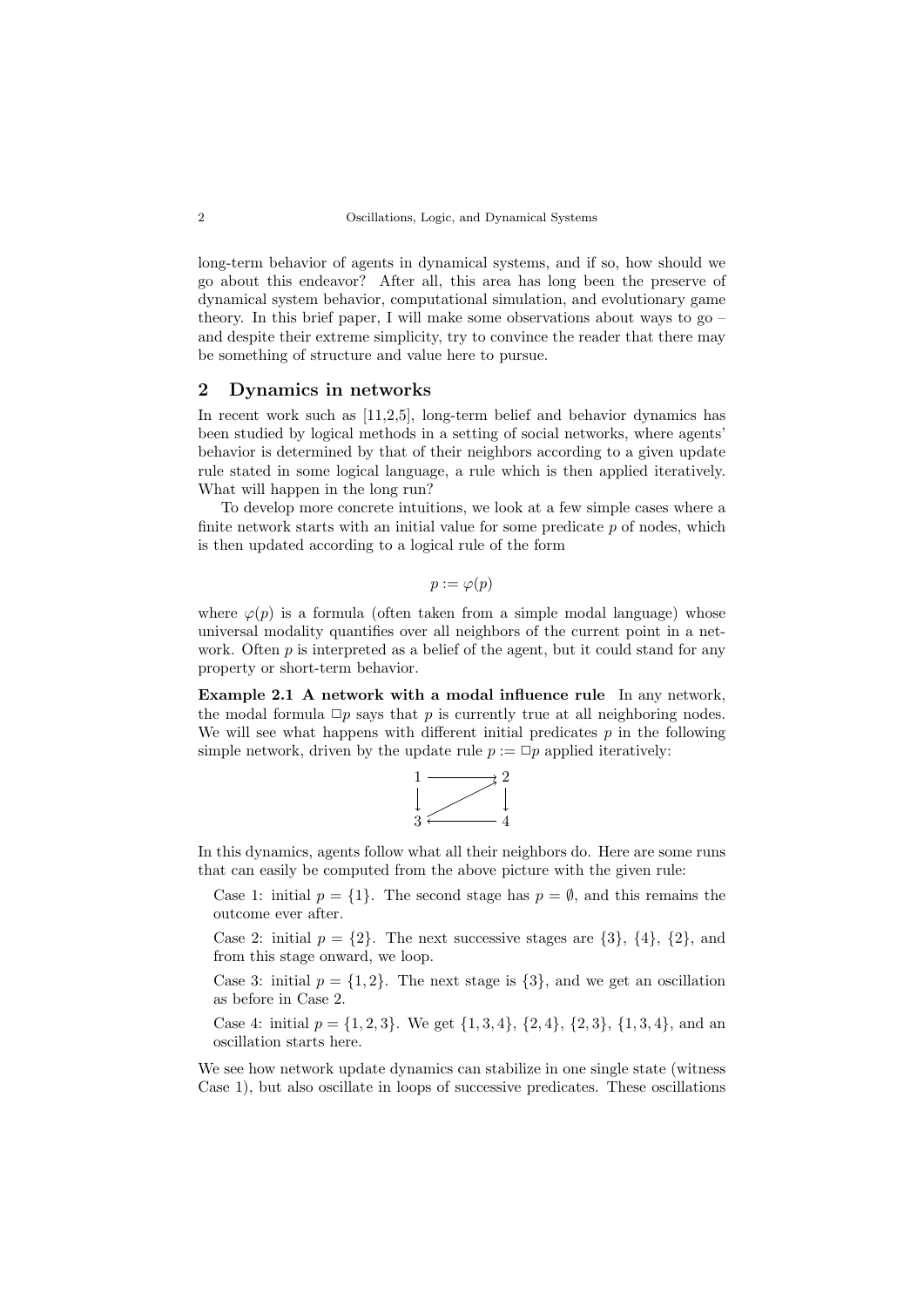come in different forms. Some-times, successive models in the loop are very similar, in fact isomorphic (Cases 2 and 3 have all irreflexive single points) – sometimes the loop runs through different non-isomorphic network configurations (this happened in Case 4, with predicates of different sizes).

#### 3 Oscillation and its laws

Let us now look directly at what happens in such update dynamics. For simplicity, we will consider *finite models* **M** and  $\omega$ -sequences only. <sup>[4](#page-2-0)</sup>

An update rule defines a function  $F$  on the power set of the domain of a model M like above. On finite sets, such functions all have the same pattern:

**Fact 3.1** For any function  $F$  on a finite set, there exists a finite family of disjoint loops, at each point of which there may be incoming disjoint F-sequences or F-trees arriving.

Example 3.2 A function on a finite set Here is a simple example of a loop with incoming arrows:



We are especially interested in the structure of the loops, representing system behavior in the long run. Here 1-loops are fixed-points, a well-known form of system stability, but larger cycles, too, model natural phenomena that are stable in a more general sense, such as periodic swings in public opinion.

To describe this, we explore just one very simple notion:

Definition 3.3 Oscillation operator Given any subset (or viewed slightly differently, any unary predicate)  $q$  in a model M, we define

$$
OSCp^{\bullet}(\varphi(p),q)
$$

as the subset that is the first  $F^{\mathbf{M}}_{\varphi}$  oscillation point starting from q. <sup>[5](#page-2-1)</sup>

The oscillation operator satisfies natural fixed-point principles.

The oscillation operator satisfies natural fixed-point principles.<br> **Fact 3.4**  $OSCp \bullet (\varphi(p), q) \leftrightarrow OSCp \bullet (\varphi(p), OSCp \bullet (\varphi(p), q))$  is a valid law.

Further appealing principles of reasoning emerge when we define the following notion that is independent from the starting point:

tion that is independent from the starting point:<br>  $OSCp \bullet \varphi(p)$  for 'occurring in some predicate of an oscillation loop of  $\varphi(p)$ '.

<span id="page-2-0"></span><sup>4</sup> The finiteness restriction is a very serious limitation to our approach in this paper, that should be overcome eventually. Some pointers as to how can be found in later passages below.

<span id="page-2-1"></span> $^5\,$  Further stages of the loop are then definable from this via successive substitutions into  $\varphi.$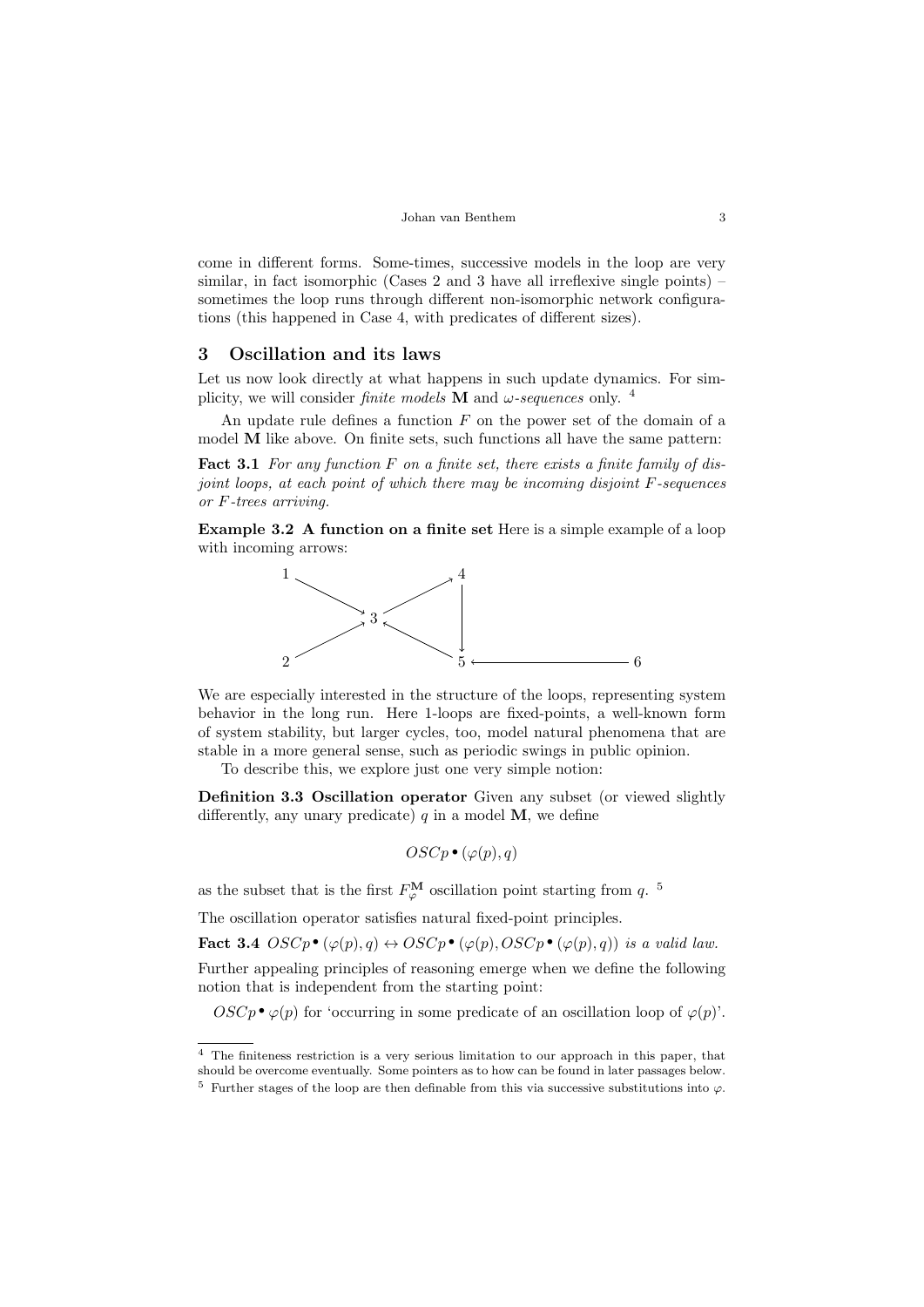For instance, we have the following valid 'pre-fixed-point law':

$$
\varphi (OSCp \bullet \varphi(p)) \to OSCp \bullet \varphi(p)
$$

The preceding observations suggest that there may be a systematic logic to oscillation, a theme that we will explore below. Moreover, studying oscillations is not at odds with studying fixed-points.

Discussion. Fixed-points of set functions The oscillation operator relates naturally to well-known notions from the literature on fixed-points. To see this, consider maps on our models. We call a set  $X$  a 'fixed-point' for a function  $F$ if  $F(X) = X$ . A widely used fact in logic is that, for all inclusion-monotonic maps  $F$  on a power set, there are smallest and greatest fixed-points, as stated by the well-known Tarski-Knaster Theorem. As with oscillation, we can think of such F as defined by special predicates  $\varphi(p)$ , this time with p occurring only positively. Then we get, e.g., the following observation:

**Fact 3.5** Smallest fixed-points  $\mu p.\varphi(p)$  can be defined as follows for formulas **Fact 3.5** Smallest fixed-points  $\mu p.\varphi(p)$  can be defined as follows  $\varphi(p)$  with p occurring only positively:  $\mu p.\varphi(p) := OSCp \bullet (\varphi(p), \perp)$ 

Still, this is just a start, and there is more going on here in terms of valid laws than may be obvious at a first glance. For instance, with some slight abuse of notation, smallest fixed-points satisfy the equation

$$
F(\mu p.\varphi(p)) = \mu p.\varphi(p) \quad \text{where } F(X) = \{ s \in \mathbf{M} \mid \mathbf{M}[p := X], s \models \varphi(p) \}
$$

Now it is interesting to see that, despite initial appearances, the earlier law Now it is interesting to see that, despite initial appearances, the earlier law<br>  $OSCp \bullet (\varphi(p), q) \leftrightarrow OSCp \bullet (\varphi(p), OSCp \bullet (\varphi(p), q))$  that we noted for oscilla-<br>
tion is not of this kind. Its underlying approximation procedure rather re tion is not of this kind. Its underlying approximation procedure rather refers to a binary function  $F(X, Y)$  where X is the current stage, and Y the initial stage, and its format is about replacing the initial Y by some other predicate, not the running  $X$ . The final version of this paper will contain further observations about this issue of unary versus binary functions, and matching different kinds of fixed-points – but for now, it is only meant as an appetizer.

More important still is the following issue concerning a natural generalization.

Discussion. From finite to infinite models In infinite models, approximation can go on beyond the first  $\omega$  steps, and the question then arises how to define the limit stages. The usual stipulations in fixed-point logics such as taking unions or intersections seem to make little sense when we allow oscillation, and we need other ideas. There are interesting analogies here with similar liftings to the infinite in philosophy, logic, and game theory. [6](#page-3-0)

<span id="page-3-0"></span><sup>6</sup> Some obvious analogies are with the limit steps required in Kripke-style and Gupta-Hertzberger revision theories of truth [\[21,](#page-13-1)[13,](#page-12-4)[16\]](#page-13-2), that take lim-sups or lim-infs. Related issues of generalization arise in game theory with iterative solution concepts on infinite games (e.g., iterated removal of strictly dominated strategies): cf. [\[22](#page-13-3)[,4\]](#page-12-5), and for a general analysis [\[1\]](#page-12-6). Also related is work on common knowledge in iterations beyond the ordinal  $\omega$ : cf. [\[15,](#page-13-4)[29\]](#page-13-5). As for a more radical logical treatment, Alexandru Baltag (p.c.) has suggested making the definition of the limit jump itself an explicit parameter in the language.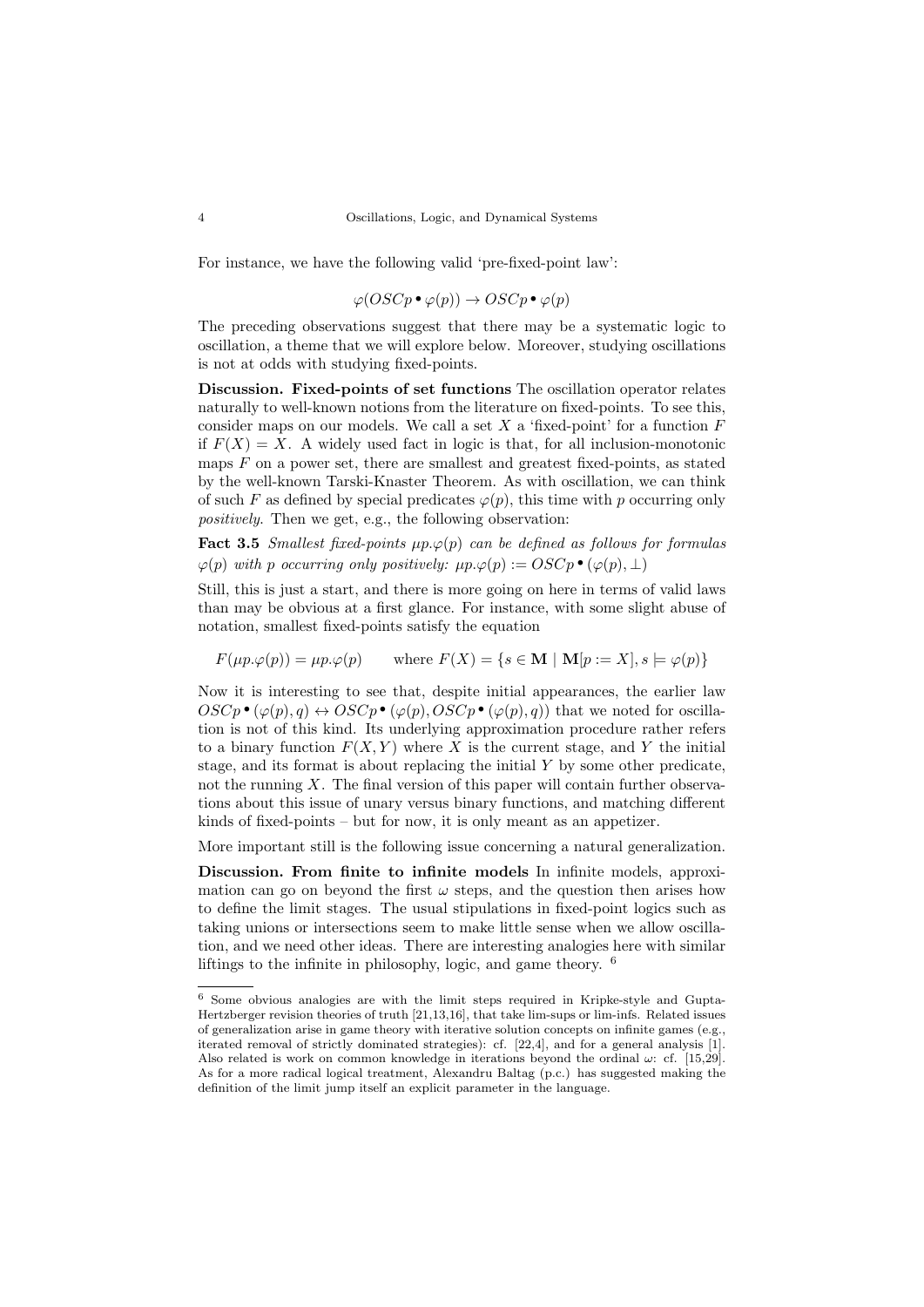#### Johan van Benthem 5

Still, when we are interested in the behavior of dynamical systems, only the first  $\omega$  evolution steps matter, since there are no further stages in the behavior of real systems over time. Though this seems at odds with standard logics of the sort to be discussed now, it generates interesting issues of its own – some of which are touched upon in Section [6](#page-8-0) below. However, we do not pretend to solve the issue of the proper infinite perspective in this paper.

### 4 Stability and fixed-point logics

The idea of approximation to reach a stable state of some logically defined operator on models is not at all new. It underlies well-known logics of fixedpoints in the literature, of which there are two main varieties. We will take these as role models for an 'oscillation logic'.

The system  $LFP(FO)$  enriches first-order logic with operators for smallest and greatest fixed-points of monotonic operations, which exist in any model by the Tarski-Knaster Theorem. These operations are defined syntactically by formulas  $\varphi(P)$  of the formal language in which all occurrences of the predicate P in  $\varphi$  are syntactically positive: see [\[9\]](#page-12-7), while [\[12\]](#page-12-8) provides broader background in the theory of infinite computations. Whereas  $LFP(FO)$  is of high computational complexity (its satisfiability problem is  $\Pi_1^1$ -complete), a modal version of the same idea gives rise to the well-known decidable system of the modal  $\mu$ -calculus (cf. [\[31\]](#page-13-6)) whose syntax works as follows.

A smallest fixed-point formula  $\mu p.\varphi(p)$  (with p occurring only positively in  $\varphi$ ) denotes the smallest fixed-point of the following operation in the lattice of all subsets of a given model M:

$$
F^{\mathbf{M}}_{\varphi}(X) = \{ s \in \mathbf{M} \mid \mathbf{M}[p := X], s \models \varphi \}
$$

One can view smallest fixed points of such a function as the first stage in a possibly infinite cumulating approximation sequence where applying the function  $F$  no longer changes the current set:

 $\emptyset, F(\emptyset), F^2(\emptyset), \ldots, F^{\alpha}(\emptyset)$ 

where at limit ordinals  $\alpha$ , we take the union of all preceding stages.

The modal  $\mu$ -calculus has been axiomatized completely, with proof principles:

| $\varphi(\mu p.\varphi(p)) \leftrightarrow \mu p.\varphi(p)$                       | Fixed-point axiom         |
|------------------------------------------------------------------------------------|---------------------------|
| if $\vdash \varphi(\alpha) \to \alpha$ , then $\vdash \mu p.\varphi(p) \to \alpha$ | Smallest fixed-point rule |

Similar laws govern reasoning with dual operators  $\nu p.\varphi(p)$  for greatest fixedpoints, definable as  $\neg \varphi(\neg \mu p.\varphi(\neg p))$ . In this case, the approximation sequence starts at the whole universe of the model.

As we have noted, the emphasis in these logics is on reaching fixed-points, stable stages in the approximation process where the same set returns. However, this stability can be fragile, even with our special positive syntax. If we start the approximation sequence in an arbitrary initial predicate, there is no guarantee that even monotone transformations reach a fixed point.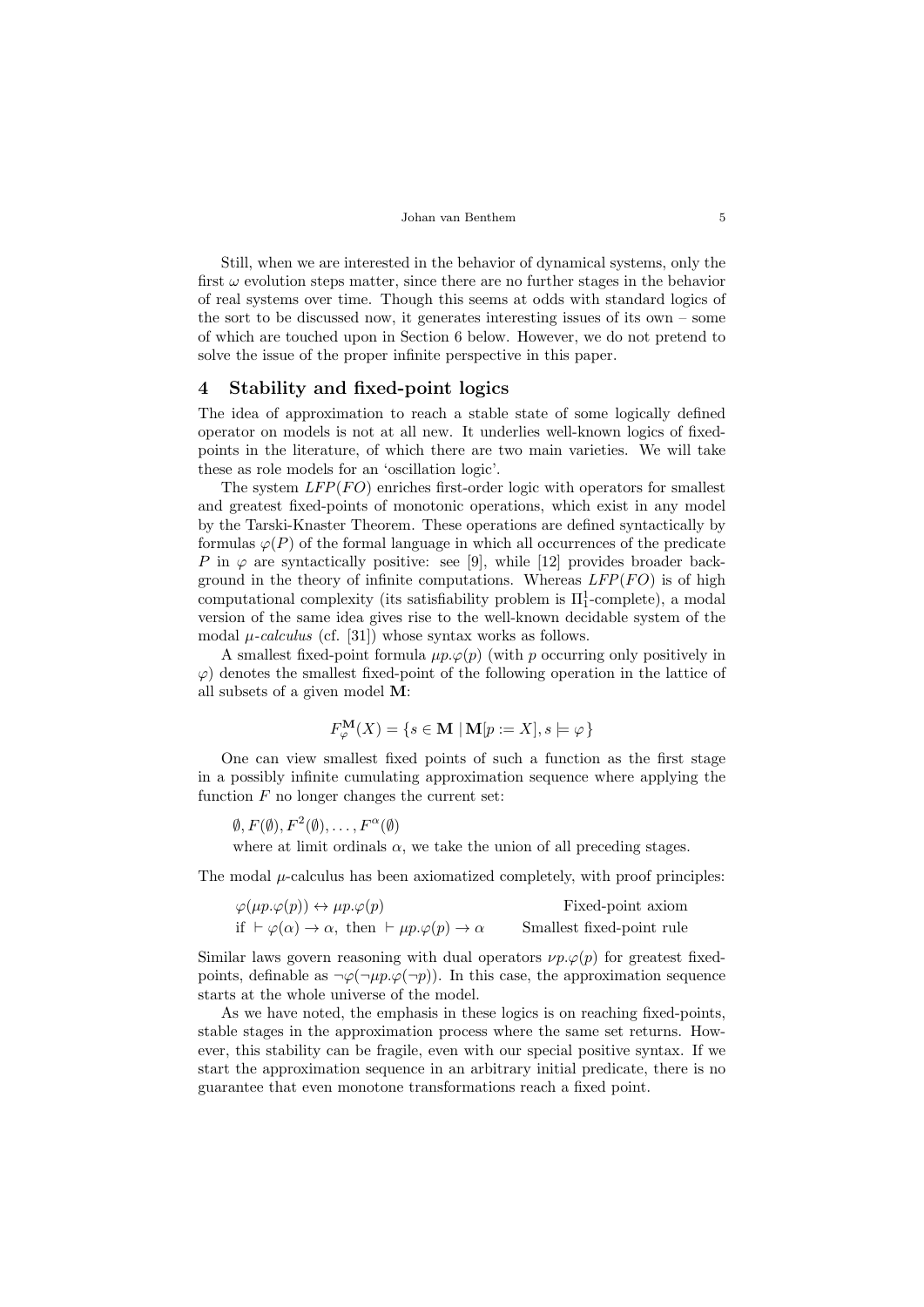Fact 4.1 Monotone set transformations can oscillate forever when the initial input is non-trivial.

A counterexample occurred in Section [2.](#page-1-0) Just notice that the positive modal formula  $\Box p$  kept oscillating when started at non-trivial input predicates. <sup>[7](#page-5-0)</sup>

**Remark 4.2 Extended**  $\mu$ **-calculus** By the preceding fact, our oscillation perspective suggests a fresh look at existing logical systems. Alexandru Baltag perspective suggests a fresh look at existing logical systems. Alexandru Baltag (p.c.) has suggested an extended  $\mu$ -calculus with operators  $OSCp \bullet (\varphi(p), q)$  in which the formula  $\varphi(p)$  has only positive occurrences of n. in which the formula  $\varphi(p)$  has only positive occurrences of p. Modulo some definitional subtleties to be mentioned below, this extension makes sense, and there is some interesting structure here. For instance, the set of predicates in a loop forms an anti-chain, as is easy to see. [8](#page-5-1)

Going still further, there have been generalizations of fixed-point logics which can deal with arbitrary formulas that need not induce monotone set transformation, just as in our network dynamics. However, such systems, such as inflationary fixed-point logic IFP, still enforce cumulative growth of successive approximations by means of the following stipulation:

$$
F_{IFP}^{\mathbf{M}}(X) = F^{\mathbf{M}}(X) \cup X^9
$$

Basic results about generalized fixed-point logics include the theorem that IFP(FO) is equal in expressive power to LFP(FO) (cf. [\[20\]](#page-13-7)) – though there is still a procedural difference: recursion in the defining formulas runs over auxiliary predicates with higher arities. [10](#page-5-3)

From the viewpoint of fixed-point logics, oscillations seem mostly like 'junk' or failure in an approximation process. What happens when we add systematic syntax for them, to get richer logical systems? In the following section, we explore this line of thought a little bit.

## 5 Oscillation in logical systems

The oscillation operator OSC seems a natural addition to the syntax of logical systems, and we will do so now. But caution is needed, as we have not given a general definition of OSC on arbitrary infinite models – due to problems at limit ordinals.  $11$  In what follows, we will stick with our earlier restriction to finite models. Still, many of the systems to be considered can also define loop structure in infinite models, in particular, infinitary modal logic. We leave it to the reader to see which of our observations generalize straightforwardly.

<span id="page-5-0"></span><sup>&</sup>lt;sup>7</sup> Monotonicity only starts producing cumulation thanks to the starting inclusion  $\emptyset \subseteq F(\emptyset)$ .

<span id="page-5-1"></span><sup>8</sup> There may be connections here with 'partial fixed-point logics' in computer science, [\[19\]](#page-13-8).

<span id="page-5-2"></span><sup>&</sup>lt;sup>9</sup> We suppress the reference to the defining formula  $\varphi(p)$  here for perspicuity of notation.

<span id="page-5-3"></span><sup>&</sup>lt;sup>10</sup>However, adding inflationary fixed-points to the less expressive system of the modal  $\mu$ calculus does increase the latter system's expressive power, cf. [\[7\]](#page-12-9).

<span id="page-5-4"></span> $11$  Failing a good transfer convention across limit ordinals, we couldn define a uniform 'finiteoscillation operator'  $OSCp \bullet (\varphi(p), q)$  in all models, saying that the  $\varphi$ -approximation sequence starting from q reaches a finite loop at some finite stage. On infinite models, the latter need not always happen, as the first  $\omega$ -sequence for  $\varphi$  might not loop.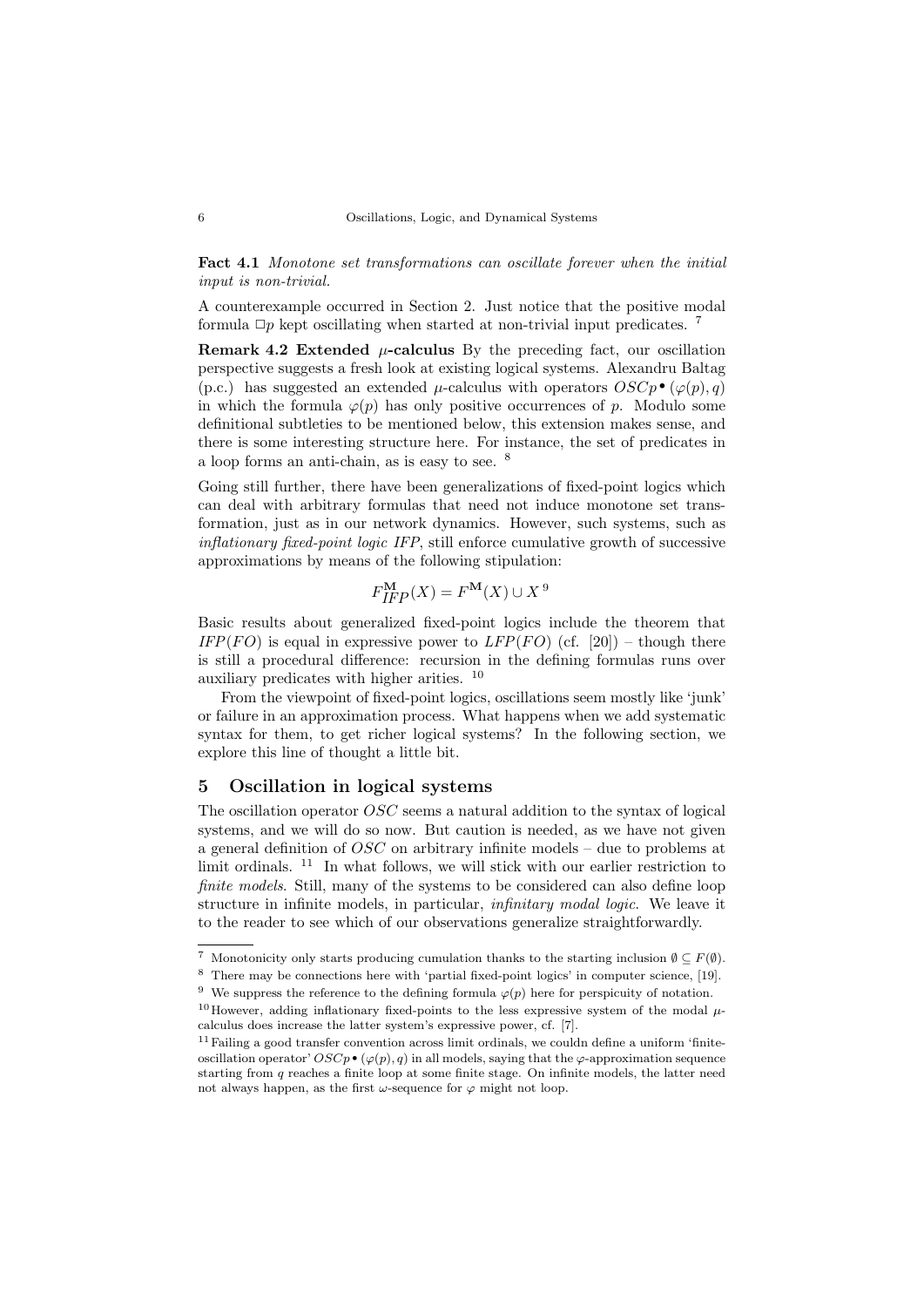### 5.1 Modal logic

Many natural cases of network dynamics work with modal update rules. Start-<br>ing from this simple setting, then, we add an operator  $OSCp \bullet (\varphi(p), \psi)$  to the<br>syntax of basic modal logic, with a semantic meaning as given above ing from this simple setting, then, we add an operator  $OSCp \bullet (\varphi(p), \psi)$  to the syntax of basic modal logic, with a semantic meaning as given above. The oscillation operator fits well in a modal setting.

Fact 5.1 Modal logic with an added oscillation operator is invariant for total bisimulations whose domain and range are the whole models.

**Proof.** This can be proved by a direct argument, or by noting that the above truth definition of the oscillation operator can also be written explicitly in an infinitary modal logic with an added universal modality, a language which is invariant for total bisimulations.  $\Box$ 

This modal character is reinforced by further features. In particular, using the oscillation operator as shown in Section 4, our oscillation logic extends the modal  $\mu$ -calculus.

Fact 5.2 *Smallest fixed-points µp.* $\varphi(p)$  *can be defined as OSCp* •  $(\varphi(p), \perp)$ .

Thus, the logically valid laws of oscillation immediately include the laws for fixed-points. We suspect that a converse definition is not possible, though we only have a loosely related observation.

**Fact 5.3** The finite-oscillation operator is not definable in the  $\mu$ -calculus.

Proof. The reason is that, when added, the enlarged system loses the finite model property which the modal  $\mu$ -calculus possesses. Here is a concrete counter-example in the enlarged language. The formula

$$
\mu p.\Box p \land \neg OSCp \bullet (\Box p, \bot)
$$

has infinite models, where in fact it forces the 'well-founded core' is infinite, but this formula lacks finite models.  $\hfill \Box$ 

These are just simple observations, and open problems abound. In particular,

Question. Is the modal oscillation calculus decidable, or is it at least axiomatizable, on the class of finite models?

**Remark 5.4 Inflationary**  $\mu$ **-calculus** Next, we can also embed the inflationary  $\mu$ -calculus. We can mimic inflationary approximation for arbitrary formulas  $\varphi(p)$  in our network dynamics by means of disjunctive formulas

$$
p := \varphi(p) \vee p
$$

Formulas  $OSCp \bullet (\varphi(p) \lor p, q)$  then define smallest inflationary fixed-points, reached from an initial predicate q. We suspect that a converse still fails, and that the oscillation operator is undefinable even with inflationary fixed-points.

Discussion. Fine-structure: bisimulation loops One can also pursue new kinds of issue. As we saw in Section [2,](#page-1-0) larger loops can be of different kinds. Sometimes, they are close to fixed-points as all models in the loop are isomorphic, like in all our initial examples. More relevant to the modal setting: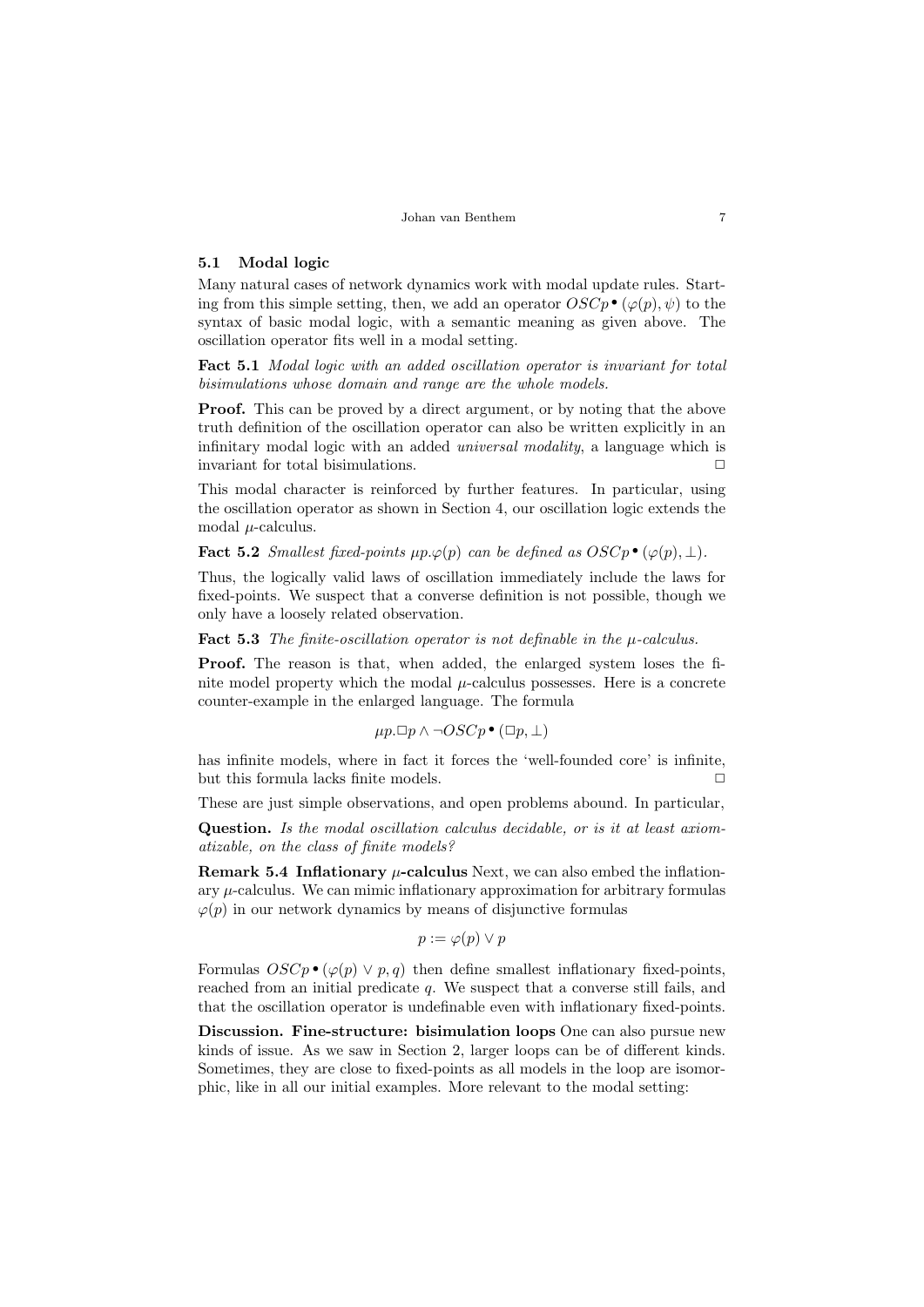The successive stages in a loop can be *bisimilar* models.  $12$ 

Here, we are not saying that identity is a bisimulation in the loop: individual points may still behave differently from one stage to another. Nevertheless, at a certain description level, the models in the loop are indeed the same, having reached a stable theory modulo bisimulation. [13](#page-7-1)

On finite models, the models in a bisimulation loop have the same collection of 'modal types', though they may differ in which object exemplifies which type. Bisimulation loops consist of models with the same theory in the following syntax. Take the basic modal language with an added universal modality, and consider only 'global formulas', true or false throughout a model. While worlddependent formulas can still change truth values at the same world in different models of a bisimulation loop, there is no detectable change in global syntax, since the set of available modal types does not change in the loop.

Here is one interesting question out of many that arise in this perspective:

Problem 5.5 Is there special syntax for oscillation operators that guarantees generalized fixed-points in the form of bisimulation loops?  $^{14}$  $^{14}$  $^{14}$ 

The more general point, however, is this:

Oscillation suggests the use of several logical languages, at different levels of detail, providing different invariants for the network dynamics. [15](#page-7-3)

But one can also focus on the influence of the graph structure, and ask, for instance, for which graphs all modal formulas stabilize their oscillation loops when started anywhere.

Conjecture 5.6 The graphs with guaranteed stabilization for all modal update rules are precisely the finite trees.

Similar questions of oscillation logic arise for update formalisms for richer network update rules, such as 'graded modal logic' that counts numbers of neighbors, or modal logics of 'most' (cf. [\[24\]](#page-13-9)). One special extension deserves separate attention here, as with fixed-point logics.

#### 5.2 First-order logic

This time, we do not restrict attention to finite models, but take the other route mentioned in Footnote 11 above. First-order logic plus a finite-oscillation operator is of high complexity. We merely note two facts.

Fact 5.7 The finite-oscillation operator on arbitrary models is definable in the infinitary first-order logic  $L_{\omega 1\omega}$ .

<span id="page-7-0"></span> $^{12}\,$  Actually, bisimulation also makes sense in non-looping iteration sequences in infinite models, as a sort of generalized fixed-point. This, too, seems a natural concept.

<span id="page-7-2"></span><span id="page-7-1"></span><sup>13</sup>For this stability in higher languages, compare dynamical systems in biology where we consider a system stable when the percentages of different types of animal no longer change. <sup>14</sup>We can also vary such issues, and ask which syntactic types of formulas guarantee the existence of 1-loops (i.e., fixed-points) when started at any predicate in any model.

<span id="page-7-3"></span><sup>&</sup>lt;sup>15</sup> It may even be true that, at some appropriate higher level of description, in a lattice with other approximation operators, loops become ordinary monotone fixed-points again.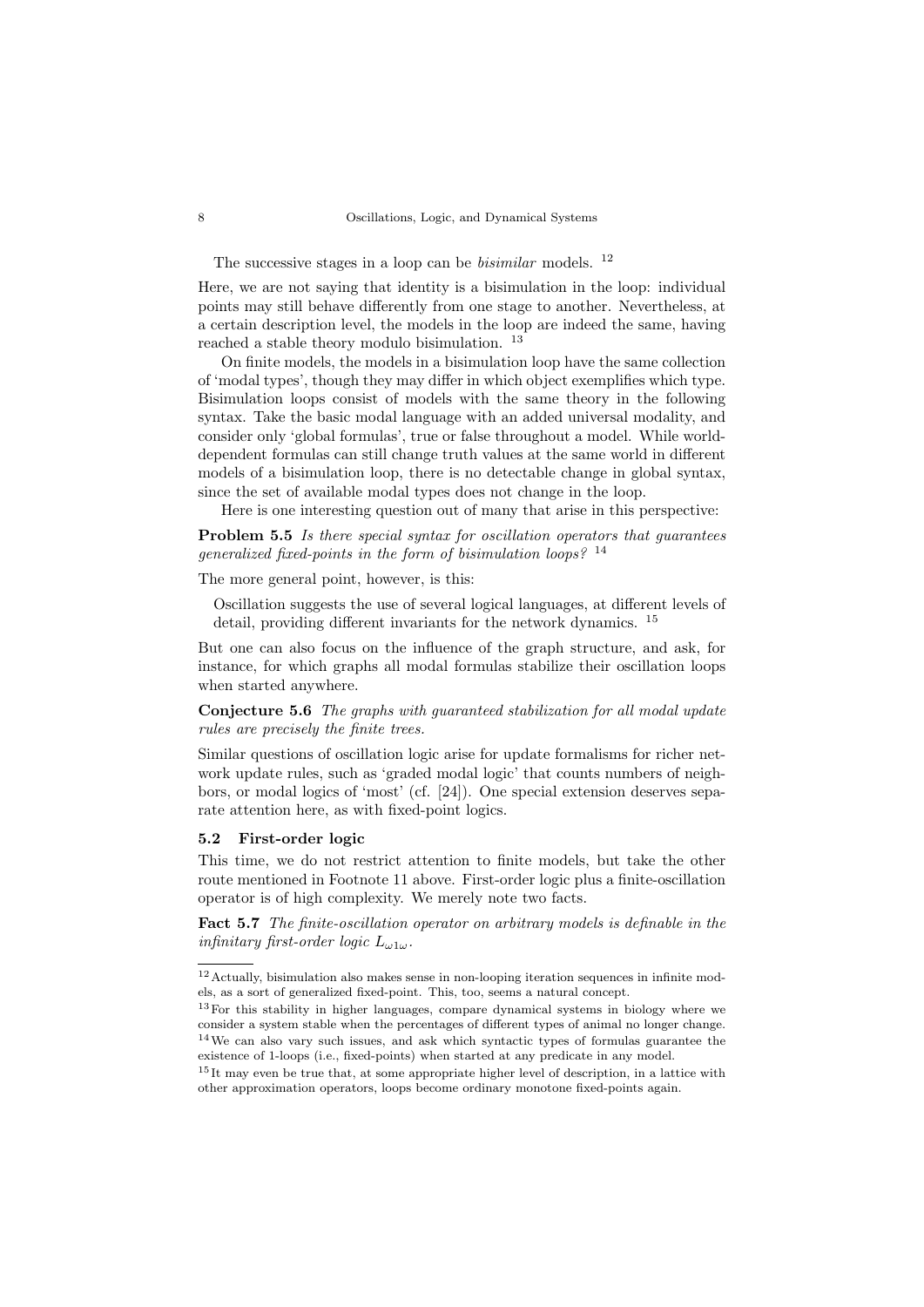**Proof.** By direct description. For every formula  $\varphi(p)$  and predicate q, one can define the *n*-th iteration  $\varphi^n$  for any finite *n* by successive substitution. Now one says there is some n and k where for all objects in the model,  $\varphi^n$  holds iff  $\varphi^{n+k}$  holds, and then that n is the smallest number with this property. All this can be formulated in  $L_{\omega 1\omega}$ .

Fact 5.8 First-order logic with the oscillation operator is non-axiomatizable.

**Proof.** Consider the modal *u*-calculus formula  $\mu p$ .  $\Box p$  that defines the upward well-founded part of the accessibility relation on any model for the modality  $\Box$ . Under the standard translation for modal logic, its modal part  $\Box p$  is first-order. Without loss of generality, we can think of this modality as looking downward in the ordering. By an earlier observation, the formula  $\mu p.\Box p$  is definable using the oscillation operator. Now consider the statement that

e oscillation operator. Now consider the statement tree<br>
"all objects satisfying  $\mu p \Box p$  satisfy  $OSCp \bullet (\Box p, \bot)$ "

This says that every object in the well-founded part is admitted after finitely many iteration steps. But this can only happen when the upward well-founded chains are finite. And this property enforces, on models satisfying the firstorder theory of 'greater than' on the natural numbers, that the model actually is a copy of the natural numbers. But then, the validities of the logic encode arithmetical truth, which is non-axiomatizable – and in fact  $\Pi_1^1$ -complete.  $\Box$ 

# <span id="page-8-0"></span>6 Further logical perspectives

We pursued one straightforward way of adding oscillation operators to standard languages. However, there are also other natural technical perspectives on what is going on. We pursue this a little bit to show the broader circle of ideas that we have entered in this paper.

#### 6.1 Dynamic logic of substitutions

An alternative approach would focus on the basic dynamic act itself that drives the above network dynamics, which is a predicate substitution

$$
p_{new} := \varphi(p_{old})
$$

One can study dynamic substitutions like this in a system of dynamic-epistemic logic (cf. [\[30\]](#page-13-10)) with dynamic modal operators

$$
\langle p := \varphi(p) \rangle
$$

The valid laws for the basic predicate substitution modality form a simple decidable calculus  $DEL(subst)$  whose axioms mirror the usual recursive clauses for syntactic substitution.  $16$  In more complex versions, substitution actions can also be sequentially composed and even finitely iterated. The resulting system can define the notion of oscillation as defined above.

<span id="page-8-1"></span> $^{16}\mathrm{We}$  claim no originality for this system. Various dynamic-epistemic logics that deal with substitutions occur in the literature.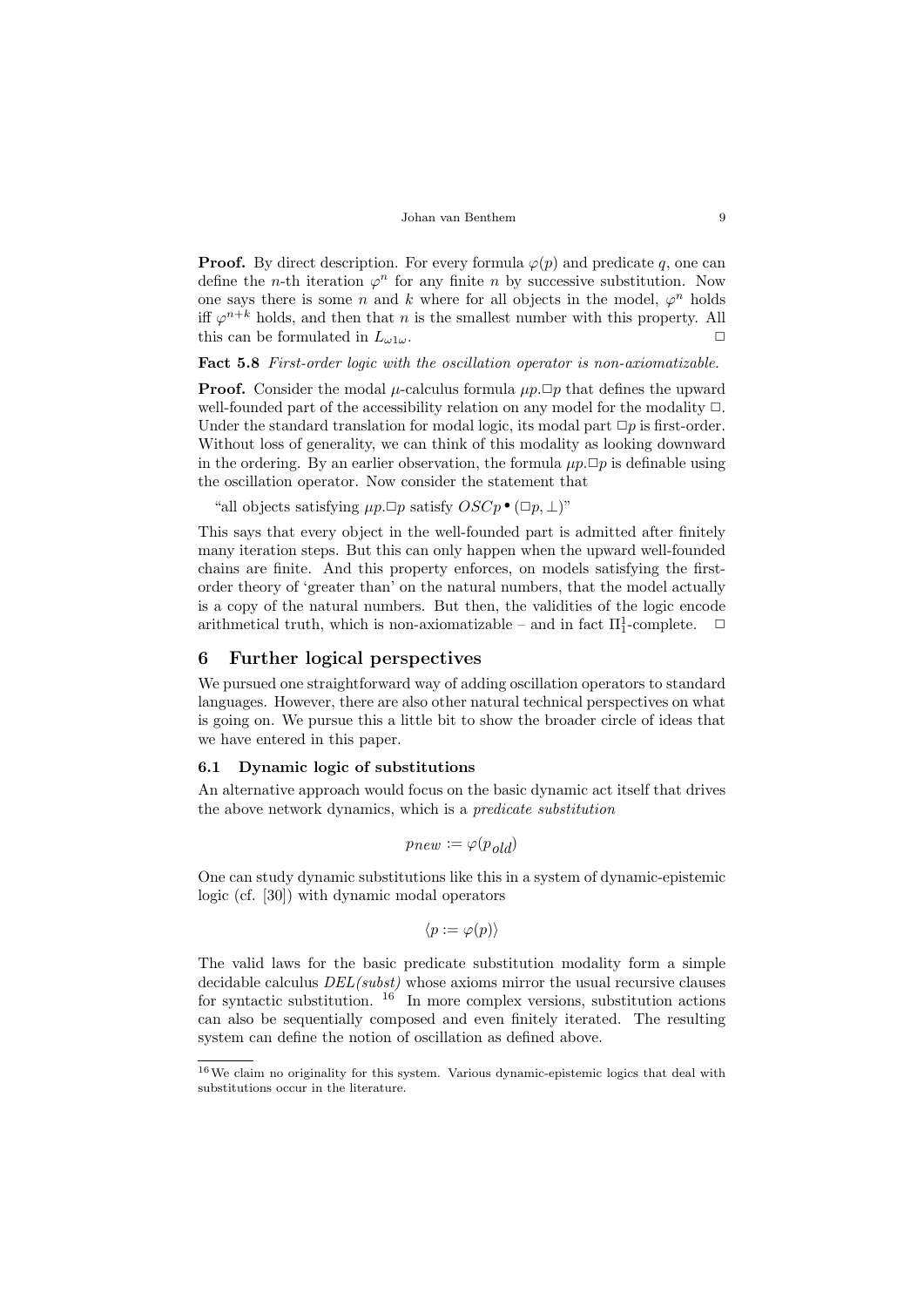**Fact 6.1** The oscillation operator  $OSCp \bullet (\varphi(p), q)$  is definable in DEL(subst).

Adding step by step sequential composition still leaves this calculus simple. But adding arbitrary finite iteration of substitutions introduces complexity.

Fact 6.2  $DEL(subst^*)$  is non-axiomatizable, and in fact  $\Pi_1^1$ -complete.

**Proof.** The reason is that, using a simple translation, the logic  $DEL(subst^*)$ faithfully embeds the better-known system of public announcement logic with iterations  $PAL^*$ , whose complexity is of this sort (cf. [\[23\]](#page-13-11)).

Even so, fragments of dynamic substitution logics with iteration might well be good tools for analyzing network limit dynamics driven by special formulas. Also relevant is the following observation made by Alexandru Baltag (p.c.): substitution logic meshes well with oscillation logic.

#### Fact 6.3

**Fact 6.3**<br>The equivalence  $\langle q := \psi \rangle OSCp \bullet (\varphi(p), q) \leftrightarrow OSCp \bullet (\langle q := \psi \rangle \varphi(p), \psi)$  is valid.

# 6.2 Modal logic of dynamical systems

Fixed point logics are natural candidates for describing dynamical systems – since their laws are often simple, and yet pack quite a lot of explanatory power. [17](#page-9-0) But there are alternatives. An earlier approach to dynamical systems is the system DTL [\[18\]](#page-13-12), with a simple modal language that capture basic results on dynamical systems such as the Poincaré fixed-point theorem. The base language is more global than ours, with operators

#### $O\varphi, \Box\varphi$

These are a temporal operator  $O\varphi$  for the next state of some continuous operator on the state space, plus a modality  $\Box \varphi$  for topological interior. The handbook chapter [\[18\]](#page-13-12) surveys the resulting logics on special spaces, as well as language extensions such as finite iterations of the system dynamic operator O. This modal zooming out on basic structures in dynamical systems lies at an abstraction level above our fixed-point or substitution logics in the above.

There is a challenge of how to interface perspectives, since DTL adds important structure that we have left out. In particular, our networks with neighborhoods also support DTL's topological structure, and this seems important since limit behavior is definitely influenced by two factors: (a) the logical form of the update rule, and (b) the network structure that these work on.

For more about interfacing logic and dynamical systems: see Section [7.](#page-10-0)

#### 6.3 Temporal logic and histories of dynamical systems

Finally, while we have emphasized sparse modal languages in this paper, richer lines exist. For instance, consider the rich temporal logic of [\[14\]](#page-13-13) for players in iterated matrix games responding to observed moves by others in the preceding round. There is a clear intuitive connection with social network evolution,

<span id="page-9-0"></span><sup>&</sup>lt;sup>17</sup>For further examples of the surprising power of basic modal fixed-point laws in capturing essences of results in game theory or social networks, cf. [\[32,](#page-13-14)[2\]](#page-12-2).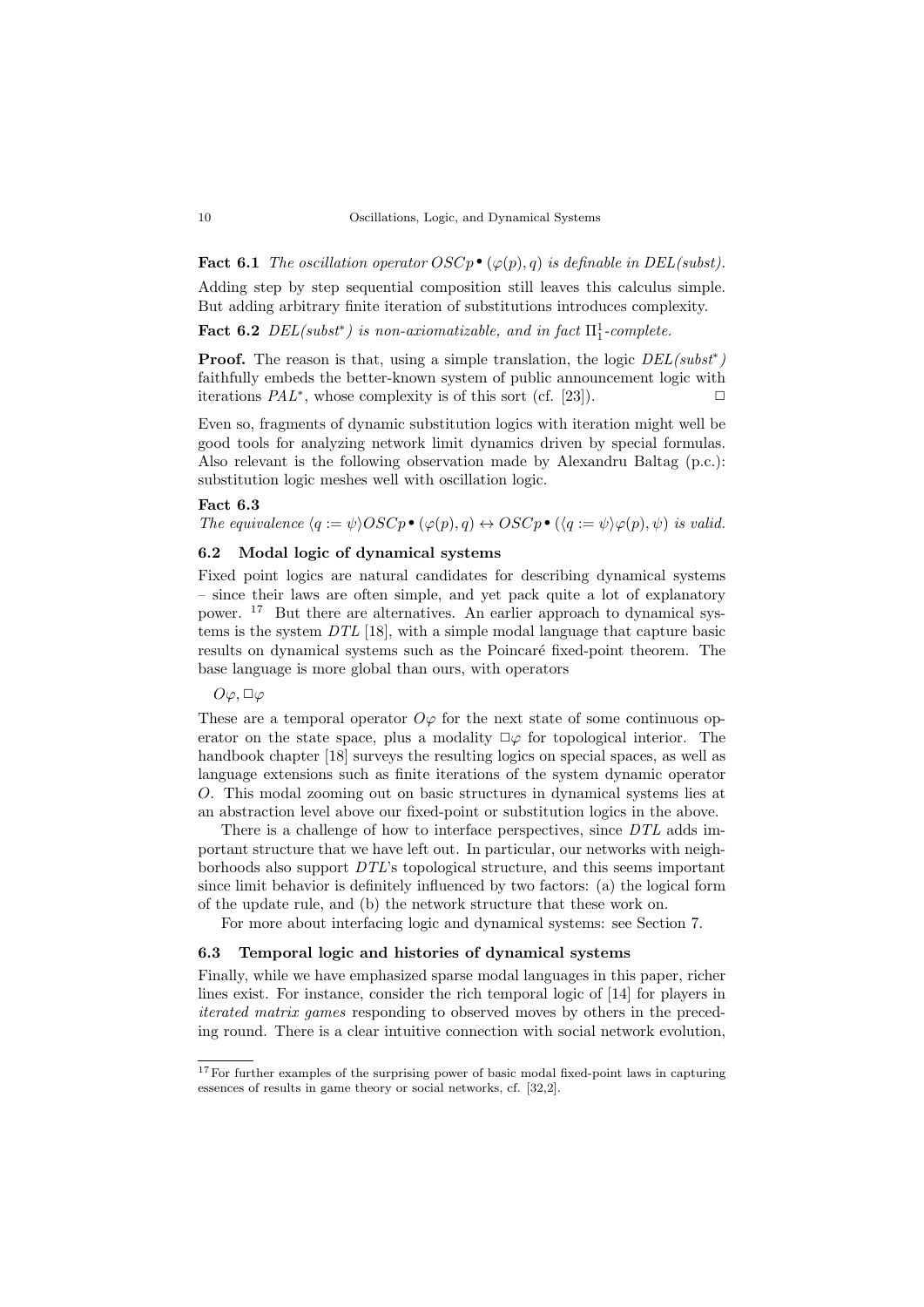whose precise statement goes beyond the compass of this paper. <sup>[18](#page-10-1)</sup> Right here, our main point is just one of system choice. Temporal logics from the computational field of agency explicitly describe properties of countable histories or runs of a multi-agent process, in the format

 $\mathbf{M}, h, s \models \varphi$  formula  $\varphi$  is true at point s on history h in model M.

In the same manner, we could model our network evolution in temporal logic, and describe the earlier oscillation patterns in such a richer explicit formalism.

Digression. Merging perspectives What the preceding suggests is that we can use temporal logics as a sort of meta-theory for modal fixed-point logics, and represent simple notions and proofs in this richer logic. Benchmarks would be many of the simple observations in earlier sections. More ambitiously, we can also study mixtures of modal fixed-point logics and temporal logics for their computation procedures. This combination seems natural since, despite our earlier problem of defining transfer steps at limit ordinals, histories of the simplest infinite type  $\omega$  fit fixed-point logics very well, witness the infinite evaluation games for the modal  $\mu$ -calculus discussed in [\[31\]](#page-13-6).

More generally, merged temporal and fixed-point logics may provide a rich reasoning style for social systems viewed at different levels.

### <span id="page-10-0"></span>7 Enriching the framework

Our analysis has been confined to basic logical systems that might deal with limit phenomena in social networks with update rules. We have suggested that this may be a good high-level perspective for getting qualitative insights that lie behind results obtained with the numerical models used in dynamical systems approaches to social phenomena. Of course, much more can be said about comparing qualitative logical and quantitative mathematical methods in this area, since the two methods come with different agendas. One striking difference is that numerical update rules in networks like those of the classic De Groot [\[8\]](#page-12-10) tend to 'smoothen' values for strength of belief, whereas discrete logical approaches may create more drastic oscillations. We just note this for now, but this is obviously a point that needs much more reflection.

Next, as we said right at the start of this paper, the rules we studied are blind operations on unstructured points. What about the internal nature of the agents that make up the social network? A richer source of modeling agents than we have followed here exists in computational logic where notions from automata theory could enrich our current view (cf. [\[12\]](#page-12-8)). This connection gets even richer when we consider the computational games associated with the logical systems that we have considered here. [19](#page-10-2)

<span id="page-10-1"></span><sup>18</sup>This can be spelled out in precise detail, relating network update rules parametrized to individual points to strategy profiles for players, but we leave this for another occasion.

<span id="page-10-2"></span><sup>&</sup>lt;sup>19</sup> In this connection, note also that oscillation patterns are also standard in automata theory, say with 'parity automata' for the modal  $\mu$ -calculus, cf. [\[31\]](#page-13-6). Such patterns might be used, say, to obtain finer denotations and finer intensional notions of formula equivalence.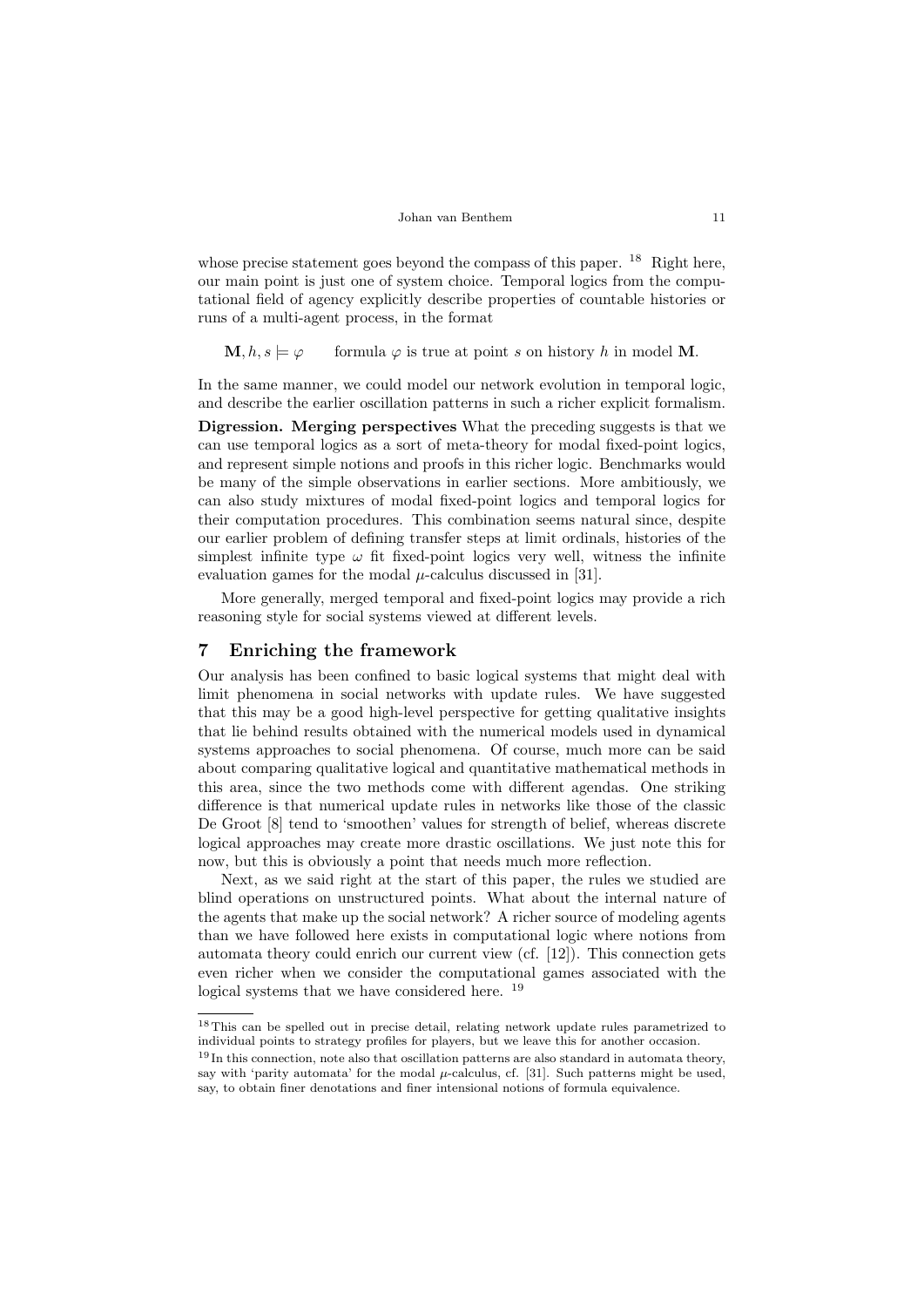But even with automata in place, network dynamics remains austere. It would not distinguish between update rules for human agents, schools of fish, or neural networks. An obvious further focus then is actions that make us human, such as making observations, deliberating and deciding what to do on the basis of knowledge and beliefs about others, rather than just mechanically following our environment. [20](#page-11-0) Moreover, human agents pursue goals connected to their preferences, while guided by intentions toward reaching these goals. All of this typically shows in their making choices, less or more rational.

To model real agency, we are not left with empty hands. Current dynamic epistemic logics are well up to extensions with informational actions, preferences, and acts of decision making (cf. [\[26\]](#page-13-15) for a general treatment of logic of agency in this style – or for specific network examples,  $[11,6,3]$  $[11,6,3]$  $[11,6,3]$ ). Moreover, one can draw on a flourishing literature connecting logic and game theory (cf. [\[27\]](#page-13-16) and the references therein), giving agents positioned in networks choices as to what to do at each stage, with strategy profiles corresponding to update rules that can be studied for their long-term success in terms of achieving goals.

This richer view of agency is realistic, but pursuing it would take us far beyond the scope and intentions stated at the beginning of this note. Moreover, there is a risk in rushing ahead, of downplaying the virtues of blind rules and automatic updates. In the cognitive life of human agents, there is a systematic switching dynamics between conscious deliberate action and automated skills or habits – because of limited attention, or for more positive reasons of saving labor. Likewise, social life would probably be impossible without some back and forth between relegating beliefs and decisions to an 'automatic pilot', versus returning them to the realm of explicit control. [21](#page-11-1) [22](#page-11-2)

# 8 Conclusion

The point of this paper is that long-term social behavior supports reasoning patterns that invite logical analysis. To do so, we must step back from fixedpoints only, and see the logical structure in oscillations: cycles are not 'junk', but regular long-term behavior in its own right. We have noted a few facts and perspectives that may help us do so – suggesting that existing fixed-point logics, suitably generalized, and supplemented with dynamic and temporal logics for system evolution, may apply to many realms of limit behavior over time.

There are several ways of taking what is proposed here, that can be pursued in tandem. One is exploring new technical views of logical systems and their connections, for which we have provided a slew of suggestions. Another line is a richer description of agency, either as logical theory about agents in social

<span id="page-11-0"></span> $^{20}$ A real human agent can even decide *not* to update according to some prevalent update rule in the network, thereby exercising her freedom.

<span id="page-11-2"></span><span id="page-11-1"></span><sup>21</sup> I thank Erik Olsson for a stimulating discussion of this point in social agency, and beyond. <sup>22</sup>The purely temporal approach in this paper also neglects another dimension of the social world, that of size: and in particular, the interface between the individual agents and large groups. Group size in networks poses questions that are far from being exhausted by current studies of games or group knowledge (cf. [\[25\]](#page-13-17)).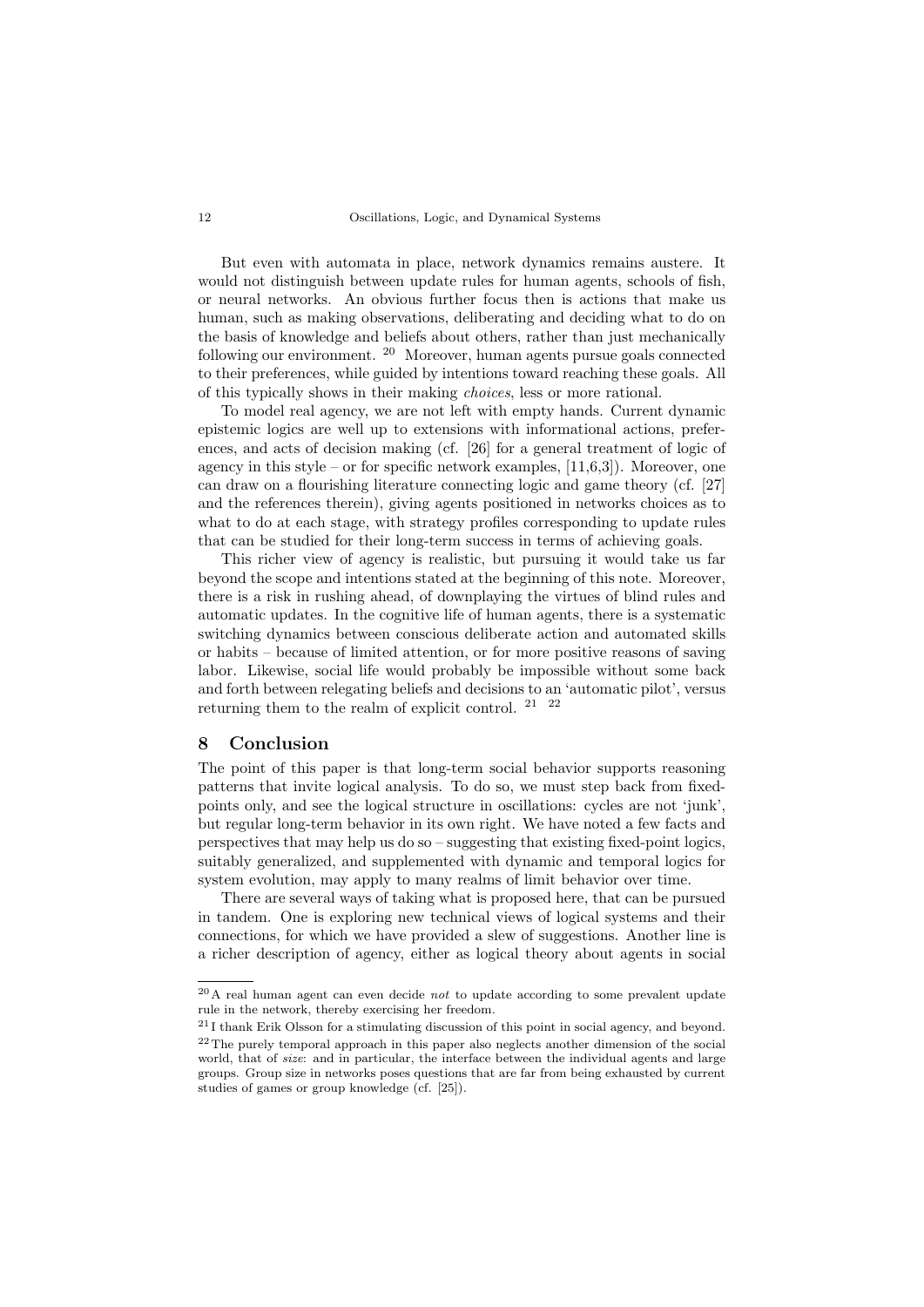Johan van Benthem 13

settings, or as an account of how agents reason themselves. The way I myself would like to think about the role of logic here is as providing natural levels for identifying qualitative reasoning patterns with broad sweep and simplicity. As we just noted at the end of Section [7,](#page-10-0) there may be many such levels, from automated to deliberate. [23](#page-12-13)

Despite the technicality of this paper, I hope that its topics still connect to the challenging interface of individual agency and social life that I started with. I feel that much can be done by logicians today in understanding, and perhaps even improving, the 'thin layer' of deliberate human thinking and acting that lies so precariously in between the blind dynamics of the social systems above us and the neural networks inside us.

### References

- <span id="page-12-6"></span>[1] Apt, K. and J. Zvesper, Proof-theoretic analysis of rationality for strategic games, in: Proceedings of the 11th International Workshop on Computational Logic in Multi-Agent Systems (CLIMA XI), Lecture Notes in Computer Science 6245 (2010), pp. 186–199.
- <span id="page-12-2"></span>[2] Baltag, A., Z. Christoff, R. Rendsvig and S. Smets, Dynamic epistemic logic for threshold models (2010), working paper, ILLC, University of Amsterdam. Extended version of a paper presented at the ELISIEM Workshop on Epistemic Logic for Individual, Social, and Interactive Epistemology, 26th European Summer School in Logic, Language and Information, Tübingen, Germany, August 11-15, 2014.
- <span id="page-12-12"></span>[3] Baltag, A., F. Liu and S. Smets, Evidence-based belief change in networks (2014), working paper, ILLC, University of Amsterdam and Department of Philosophy, Tsinghua **University**
- <span id="page-12-5"></span>[4] Chen, Y.-C., N. V. Long and X. Luo, Iterated strict dominance in general games, Games and Economic Behavior 61 (2007), pp. 299–315.
- <span id="page-12-3"></span>[5] Christoff, Z. and J. U. Hansen, A logic for diffusion in social networks, Journal of Applied Logic 13 (2015), pp. 48–77.
- <span id="page-12-11"></span>[6] Christoff, Z., J.-U. Hansen and C. Proietti, Reflecting on social influence in networks (2014), talk at the IDAS workshop on Information Dynamics in Artificial Societies (ESSLLI 2014), to appear in special issue of the Journal of Logic, Language and Information, edited by E. Lorini, L. Perrussel and R. Muehlenbernd.
- <span id="page-12-9"></span>[7] Dawar, A., E. Grädel and S. Kreutzer, *Inflationary fixed points in modal logic*, ACM Transactions on Computational Logic 5 (2004), pp. 282–315.
- <span id="page-12-10"></span>[8] de Groot, M., Reaching a consensus, Journal of the American Statistical Association 69 (1974), pp. 118–121.
- <span id="page-12-7"></span>[9] Ebbinghaus, H.-D. and J. Flum, "Finite model theory," Springer Science Publishers, 2005.
- <span id="page-12-0"></span>[10] Ghosh, S., B. Meijering and R. Verbrugge, *Empirical reasoning in games: Logic meets* cognition, in: T. Ågotnes, N. Alechina and B. Logan, editors, *Proceedings Third* Workshop Logics for Resource Bounded Agents, 2010, pp. 15–34.
- <span id="page-12-1"></span>[11] Girard, P., F. Liu and J. Seligman, Logical dynamics of belief change in the community, Synthese 191 (2014), pp. 2403–2431.
- <span id="page-12-8"></span>[12] Grädel, A., E. Thomas and T. Wilke, editors, "Automata, Logics, and Infinite Games," Lecture Notes in Computer Science, Springer Verlag, Berlin, 2002.
- <span id="page-12-4"></span>[13] Gupta, A., Truth and paradox, Journal of Philosophical Logic 11 (1982), pp. 1–60.

<span id="page-12-13"></span><sup>&</sup>lt;sup>23</sup>This style of thinking is connected to finding 'natural logics' of agency (cf. [\[28\]](#page-13-18) on extending linguistic monotonicity inferences) where we identify simple pervasive concepts and reasoning patterns in natural language that enable us to function in a complex world of communication.